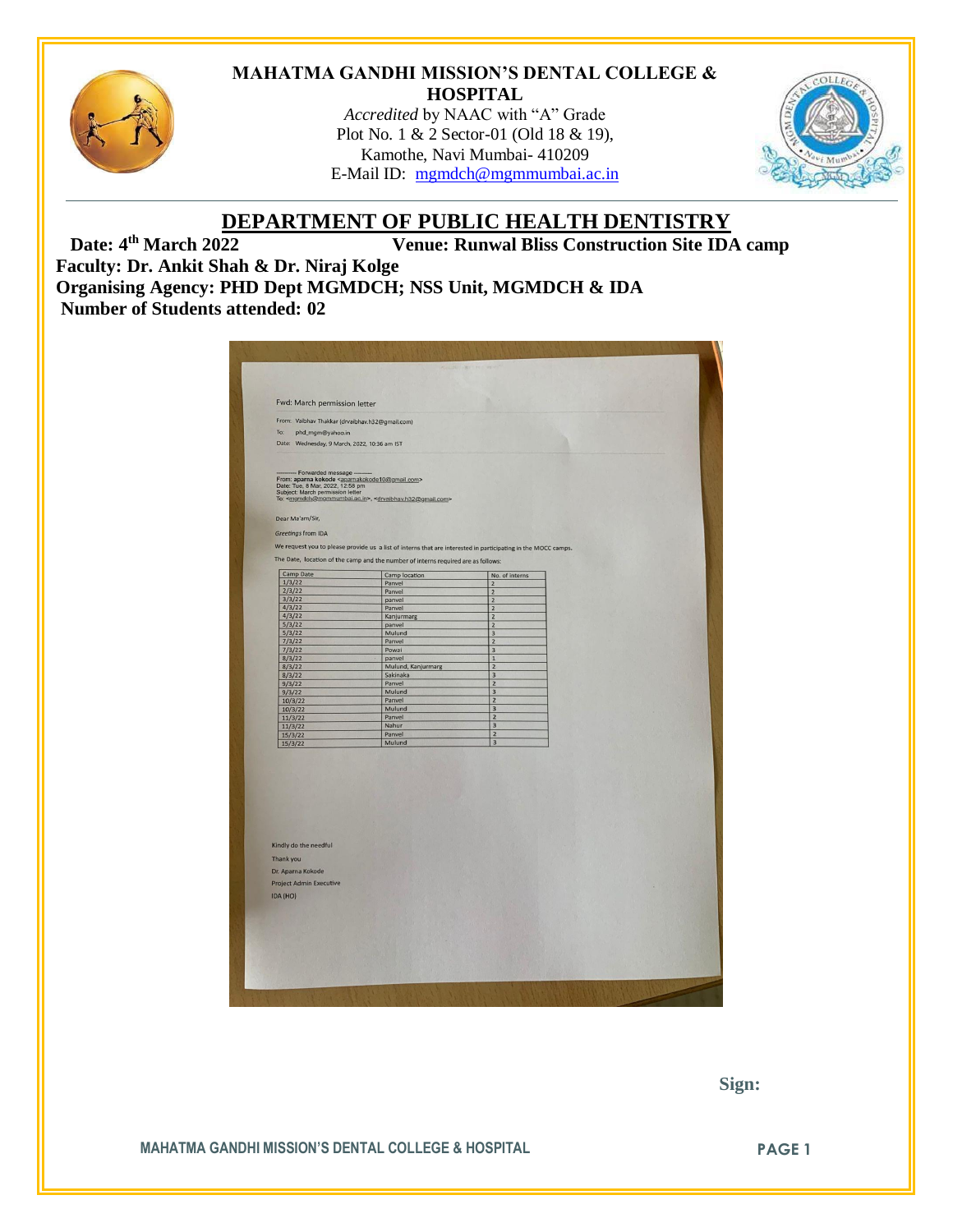### **Awareness about Health education camp- 'Diabetes and oral health awareness' at at Runwal bliss construction site, kanjurmarg IDA Camp**

 MGM Dental College in association with IDA constantly takes efforts of extending the oral health care to the community. The oral care initiative was also extended to patients at Runwal bliss construction site, Kanjurmarg with the intention of creating awareness and providing oral health care to the patients. **Aim and objective:** 

- 1. To assess the oral health status of patients and to provide necessary Dental treatment.
- 2. To educate them and create awareness about oral health.

#### **Method**:

A type III examination was carried out with the use of mouth mirror and probe in day light. All the patients were assessed for oral health status and were explained the need to get the problems corrected. The patients were made aware of the existing dental problems and preventive measures were explained.

**Observations:** A total of 95 patients were examined for various dental problems. Those requiring extensive treatment were referred to MGM Dental College and Hospital, Kamothe.

| <b>Condition</b> | No. of      | Percentage    |
|------------------|-------------|---------------|
|                  | individuals | $\frac{0}{0}$ |
| Dental caries    | 40          | 42.10%        |
| Gingivitis       | 32          | 33.68%        |
| Missing          |             | 08.42%        |
| Malocclusion     | 15          | 15.78%        |

#### **Oral health status:**



#### **Interpretation and conclusion:**

 **Dental caries is the most common problem among the patients followed by gingivitis.**

**Oral health education and prevention strategies should be implemented in order to reduce the disease burden among these patients.**

 **Sign:**

**MAHATMA GANDHI MISSION'S DENTAL COLLEGE & HOSPITAL PAGE 2**